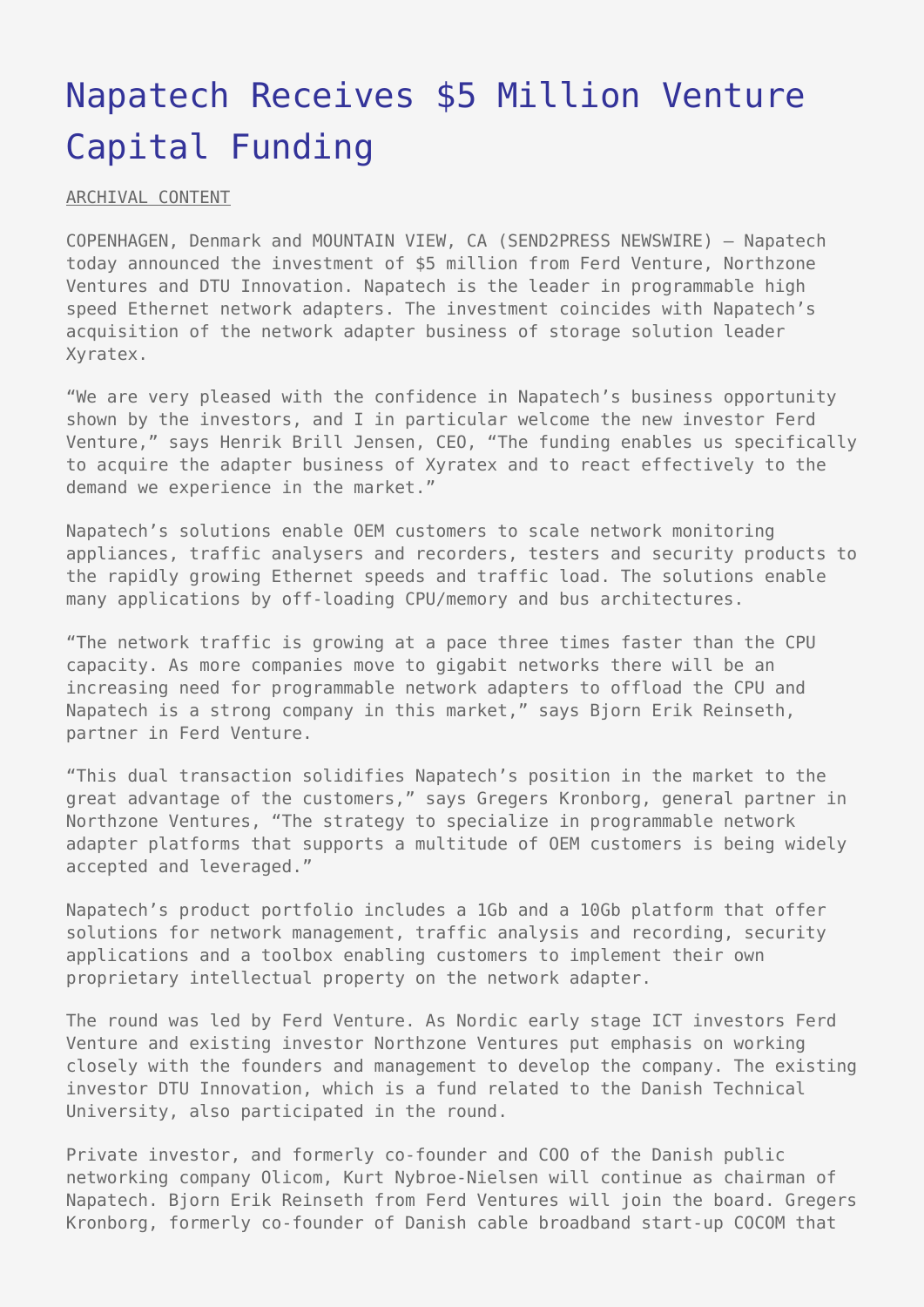was acquired by Cisco in 1999, continues on the board as vice-chairman. Also continuing on the board is co-founder and CTO of Napatech Jens Christophersen, formerly lead architect with COCOM and Cisco. Finally, Erik Norup, former director of marketing in Cisco will continue to serve on the board of Napatech.

### **About Napatech**

Founded in 2003, Napatech produces programmable and intelligent Ethernet adapters. The core idea is off-loading real-time/streaming traffic and payload analysis and control applications traditionally implemented in software or proprietary hardware. Napatech expects a huge growth in the demand for intelligent and programmable adapters as Ethernet speeds increase. The current PC architecture limits the amount of bandwidth that can be handled by the PCI bus and CPU/memory. Napatech offers its products to OEM customers. Napatech has marketing and R&D offices in Mountain View, California and Copenhagen, Denmark. Napatech is a 2004 Tornado100 Winner. Napatech is funded by Northzone Ventures, Ferd Venture, DTU-Innovation and a group of business angels with vast experience within networking. <http://www.napatech.com>

# **About Ferd Venture**

Ferd Venture is part of Ferd, which is one of Norway's leading investment companies. Ferd Venture primarily invests in Nordic technology-based companies that are seeking capital for further commercialisation and growth, and which have the potential to sustain long-term competitive market advantage. Ferd Venture has a team of 6 investment professionals based out of offices in Oslo, and has significant capital reserves available for new investments. The current portfolio consist of 10 companies including Affitech, Bone Support, Cinevation, Colibria, Forbrukerforsikring, Genkey, Marical, Mohive, Nacre and Vensafe.

For further information, please visit www.ferdventure.no.

#### **About Northzone**

Northzone Ventures, the venture capital management company, was established in 1996. Northzone Ventures has a team of 10 people and offices in Copenhagen, Stockholm and Oslo. Northzone is actively engaged in about 20 Scandinavian technology companies. Current and past portfolio companies include Pricerunner, Asetek, Enigma Semiconductor, Speakanet, Funcom, Lastminute.com, Mamut, Nextgentel, Stepstone and Trolltech.

For further information, please visit www.northzone.com.

## **About DTU Innovation**

DTU Innovation is a pre-seed venture company. DTU Innovation has 100 MDKK under management. The funds are partly government money and partly venture money from a group of the largest Danish companies.